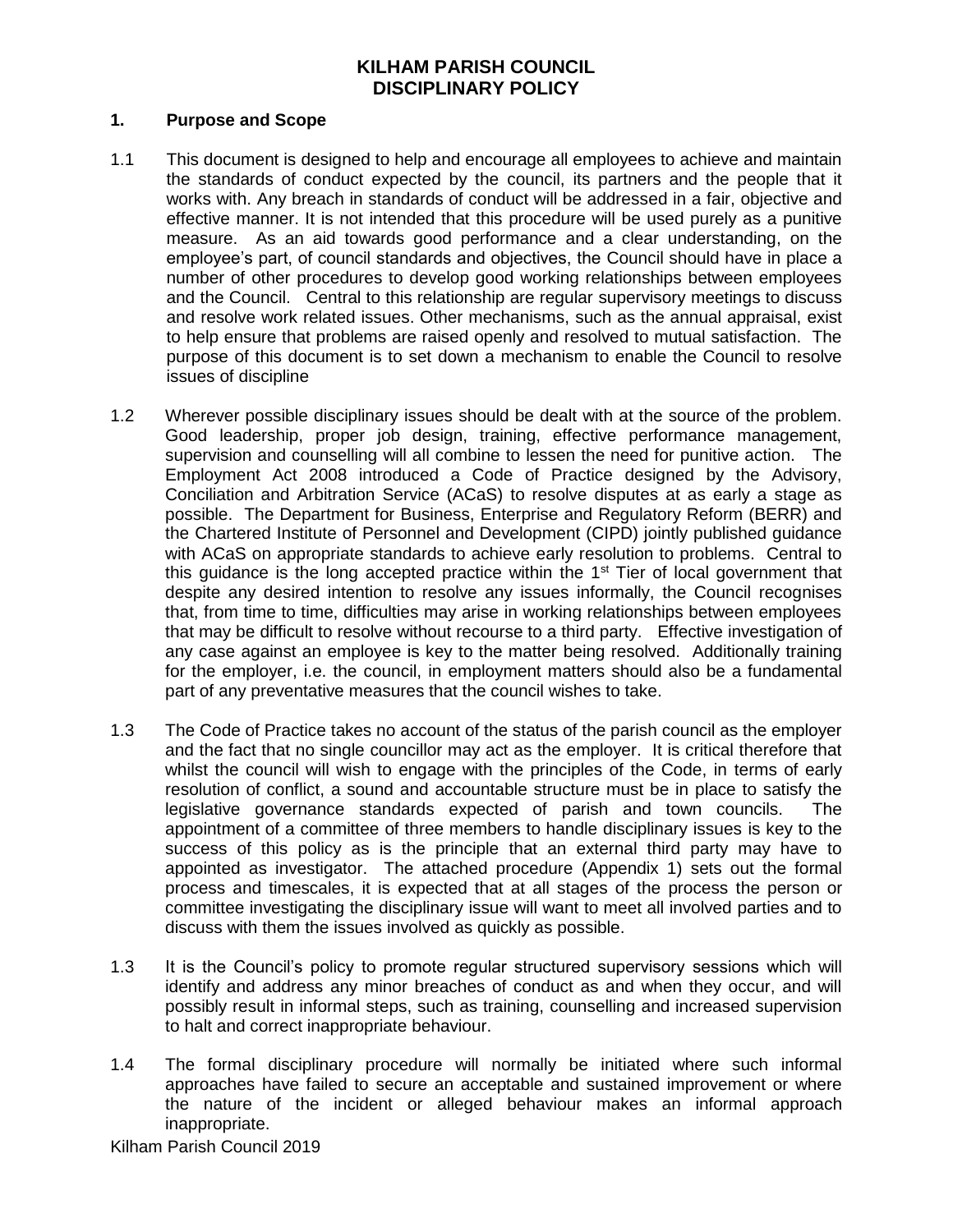1.5 This procedure should not be used when poor performance has been identified. Poor performance should be dealt with in accordance with the Capability Policy.

## **2.0 Principles**

This procedure is based upon the following core principles:

- 2.1 No disciplinary action will be taken against an employee until the case has been fully investigated unless there is no dispute between the parties as to the facts of the case.
- 2.2 The employee will be advised of the nature of the complaint against her/him and, at every stage of the procedure, will be given the opportunity to state her/his case before any decision is made.
- 2.3 The employee has a statutory right to be accompanied to disciplinary hearings and appeals by a trade union representative or work colleague. The council will consider other appropriate persons if the employee is the sole employee; where it would be inappropriate for another employee to act in the capacity or where the employee is not a member of a trade union. In such circumstances the council will take advice from ERNLLCA.
- 2.4 No employee will be dismissed for a first breach of discipline except in the case of gross misconduct when the penalty shall be summary dismissal (i.e. dismissal without contractual notice or payment in lieu of notice).
- 2.5 An employee has the right of appeal against any disciplinary penalty imposed.
- 2.6 The procedure may be commenced at any stage if the employee's alleged misconduct warrants such action.
- 2.7 Where it is determined that there has been a breach of conduct resulting in an oral or written warning, advice will be given as to what action the employee must take to avoid further disciplinary action. Future action may involve counselling or mentoring to assist the employee.

## **3.0 The Procedure**

- 3.1 Investigation: No disciplinary action will not be taken until the case has been fully investigated. A thorough investigation must be undertaken to determine whether there is a case to answer. The investigation will normally be conducted by the Disciplinary Committee or by an external investigating officer, appointed by the Council. Where there is no dispute between parties about the facts, it may not necessarily be appropriate to carry out an investigation.
- 3.2 Suspension: In some instances it may be necessary to suspend the employee concerned whilst the investigation is conducted. Authority to suspend rests with the Disciplinary Committee. Suspension should not be regarded as a form of punishment or a finding of guilt. It is intended to enable a thorough investigation to take place, particularly where the allegation/incident is serious and the continued presence of the employee is deemed to be inappropriate until the matter can be resolved.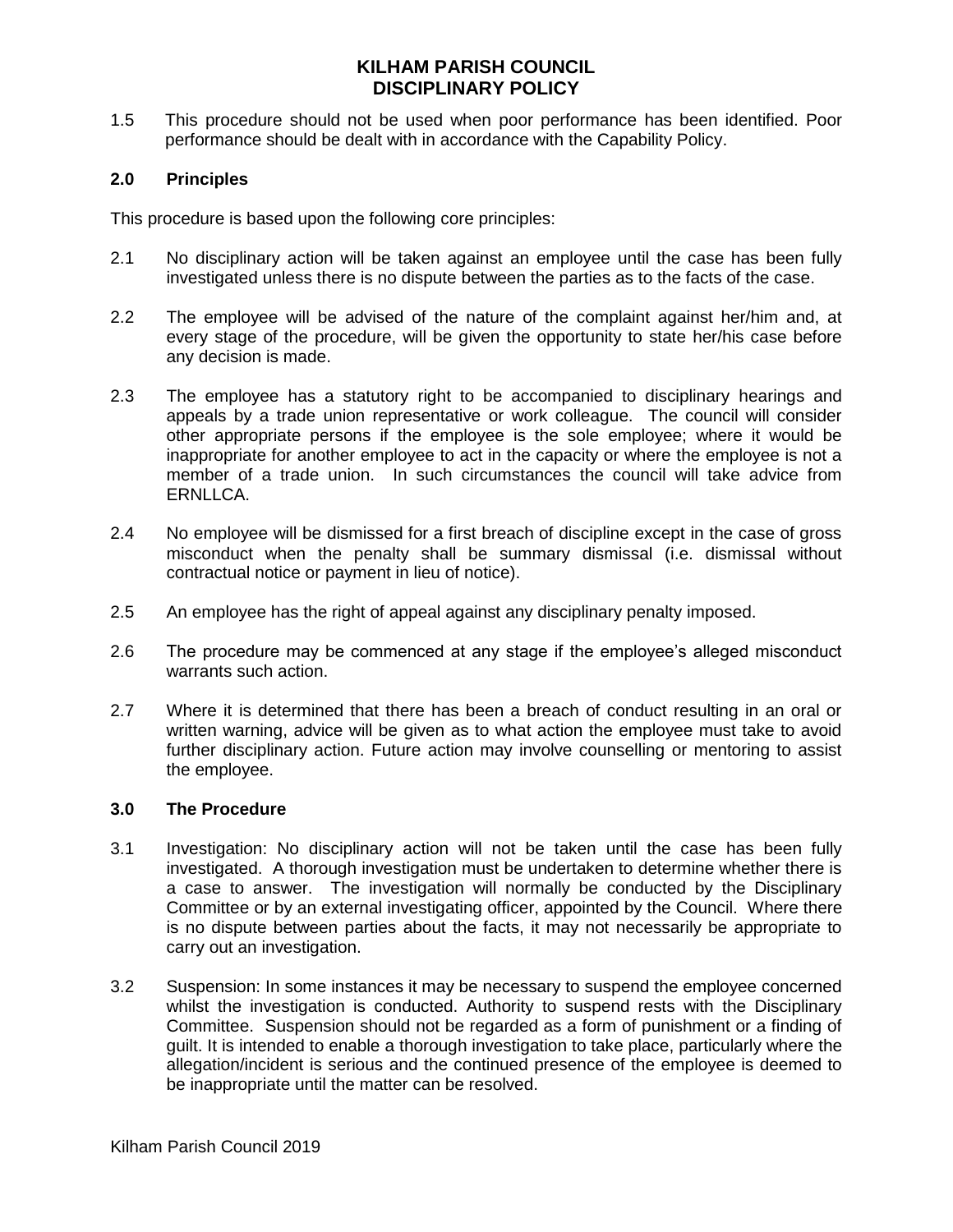Suspension will always be with contractual pay, and written confirmation of the reason for suspension and its likely duration will be provided to the employee as soon as is reasonably practicable. Such notification will be sent by the Disciplinary Committee and will indicate any additional restrictions on access to any premises, and/or contact with any specific employees, councillors, members of the public, officers in other authorities, customers, clients, partners or volunteers for the period of the suspension. The restrictions must be justifiable in the circumstances of the case.

As an alternative to suspension, the council may choose to transfer, temporarily, the employee under investigation.

- 3.3 The Hearing: The employee shall be advised of the nature of the complaint against her/him in writing prior to the hearing and will be given the opportunity to state her/his case before any decision is made. If following an investigation it has been decided that there is a case to answer, the employee will be notified in writing of:
	- the date, time and venue of the hearing
	- details of the allegations being made
	- copies of any documents that will be used as evidence during the course of the hearing
	- the details of any witnesses/witness statements that will be used as evidence during the course of the hearing
	- their right to be accompanied

Notification will be sent by the Disciplinary Committee and will give the employee reasonable notice. Where necessary, an alternative date may be agreed by both parties.

The employee may make written submissions to the hearing and may request the appearance of witnesses, details of which must be received by the Disciplinary Committee in reasonable time to be made available to other parties prior to the hearing.

Where no disciplinary action is taken following a hearing, all papers shall be destroyed immediately.

Members of the Disciplinary Committee will not be involved in any subsequent appeal.

If an employee fails to attend a hearing without a legitimate reason, the hearing may proceed in her/his absence and will advise the employee of the outcome in writing within 48 hours of the meeting or as soon as is reasonably practicable.

- 3.5 The Disciplinary Committee will consist of three members of the Council.
- 3.6 Hearing Format: Guidance on the format of a disciplinary hearing is given in Appendix 1.

## **4.0 Stages of Disciplinary Action**

- 4.1 Oral Warning
	- If there is a breach in conduct, the employee will be given a formal oral warning. She/he will be advised of the reason for the warning, that it is the first stage of the disciplinary procedure,

Kilham Parish Council 2019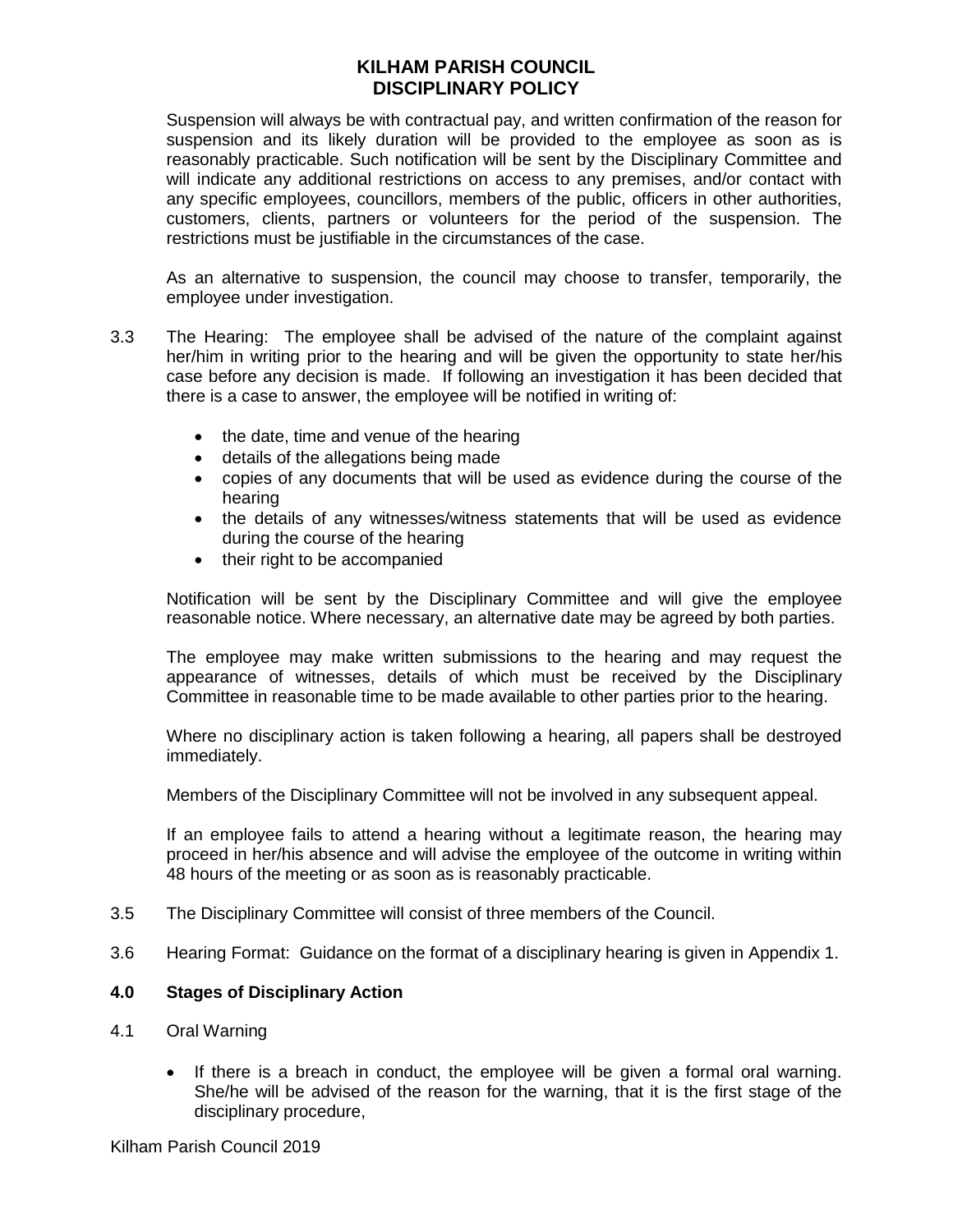• A further breach in conduct may result in further disciplinary proceedings being initiated (and of her/his right of appeal.) A brief note of the warning will be placed on the personnel file and will remain active for a period of up to six months when it will be removed from the records.

#### 4.3 First Written Warning

If the offence is serious enough in itself, or is a repetition of a matter on which an oral warning has been given in the previous three months, a written warning will be given. This will give details of the complaint, the improvement required and the timescale. It will warn that further will be considered if there is no satisfactory improvement or if there is a further breach in conduct and will advise of the right of appeal. The warning will remain active for a period of six months after which time it will be removed from the records.

#### 4.4 Final Written Warning

If there is further misconduct or continuing failure to improve performance to an acceptable level within the six months since a first written warning was issued, or if the misconduct or performance is serious enough to warrant one written warning only a final written warning will be given. This will give details of the complaint, will warn that dismissal will result if there is no satisfactory improvement or a further breach in conduct and will advise of the right of appeal. The warning will remain active for a period of twelve months after which time it will be removed from the records.

#### 4.5 Dismissal

If the employee has failed to reach the prescribed standards during the twelve months since a final written warning was issued, dismissal will normally result. Only the appointed committee can take a decision to dismiss. The employee will be provided with written reasons for dismissal as soon as is reasonably practicable, the date on which employment will terminate and their right of appeal. As an alternative to dismissal, an employee may be demoted or transferred to another post with any consequent loss of pay and benefits.

4.6 In all cases of warnings, written confirmation of the decision and the findings of the panel will be confirmed in writing to the employee as soon as is reasonably practicable.

## **5.0 Right to be accompanied**

- 5.1 Disciplinary proceedings will not be initiated against an employee who is also a recognised trade union representative until the matter has been discussed with a full time officer of the appropriate union.
- 5.2 As stated in 2.3 above, the employee has a statutory right to be accompanied to disciplinary hearings and appeals by a trade union representative or work colleague. The council will consider other appropriate persons if the employee is the sole employee; where it would be inappropriate for another employee to act in the capacity or where the employee is not a member of a trade union. In such circumstances the council will take advice from ERNLLCA.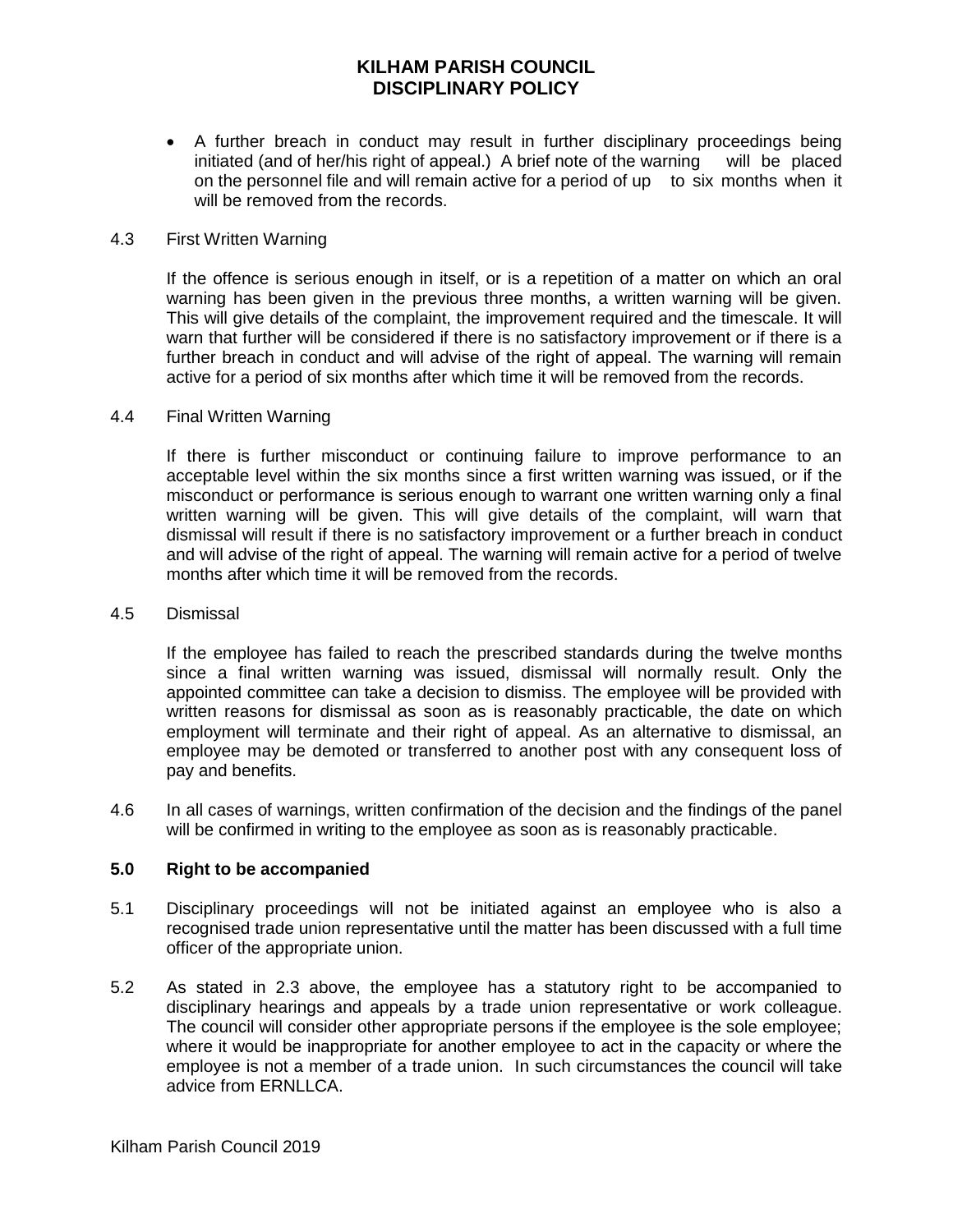#### **6.0 Criminal Offences**

- 6.1 Where an employee has been charged with or convicted of a criminal offence that occurred outside of their employment, the disciplinary procedure will only be initiated if there are direct implications with regard to work conduct or performance.
- 6.2 If it is thought that disciplinary action may be warranted, then the normal procedure will be followed wherever this is practicable.
- 6.3 It is not necessary to await the outcome of any external investigation or prosecution before deciding on fair and reasonable action. The police will not normally be asked to conduct any investigation on behalf of the Council where it is possible to use the investigatory services of another body e.g. the Audit Commission.

#### **7.0 Appeals**

- 7.1 The Council will appoint an Appeals Panel
- 7.2 An employee has the right to appeal against any disciplinary penalty imposed.
- 7.3 Appeals against disciplinary warnings are not intended to simply be a rehearing of the case. The aim of an appeal is to review the original decision in light of:
	- The emergence of new evidence that was not available at the time of the original hearing
	- A claim that the disciplinary procedure was not correctly followed
	- The employee's belief that the level of disciplinary sanction was unfair/unreasonable in the circumstances
- 7.4 Appeals must be made in writing to the Chairman of the Council within ten working days of the employee receiving written confirmation of the outcome of the hearing.
- 7.5 The employee and the Chair of the Disciplinary Committee panel may make written submissions, including witness statements, to the hearing. All such documents/evidence to be submitted for consideration at the appeal shall be sent to the Chairman of the Council no later than five working days before the hearing and shall be copied to other parties concerned.
- 7.6 Appeals against various stages of disciplinary action shall be heard by a meeting of the Council, minus the Members who have been part of the appointed committee or who have been witnesses at an earlier part of the process.
- 7.7 In considering whether an appeal should be allowed, the Appeals Panel shall take into account the following:
	- The extent to which the appeal is based on a reiteration of the detail of the hearing
	- The materiality of any new evidence that may be available
	- The materiality of any alleged defects in the implementation of the procedure

Kilham Parish Council 2019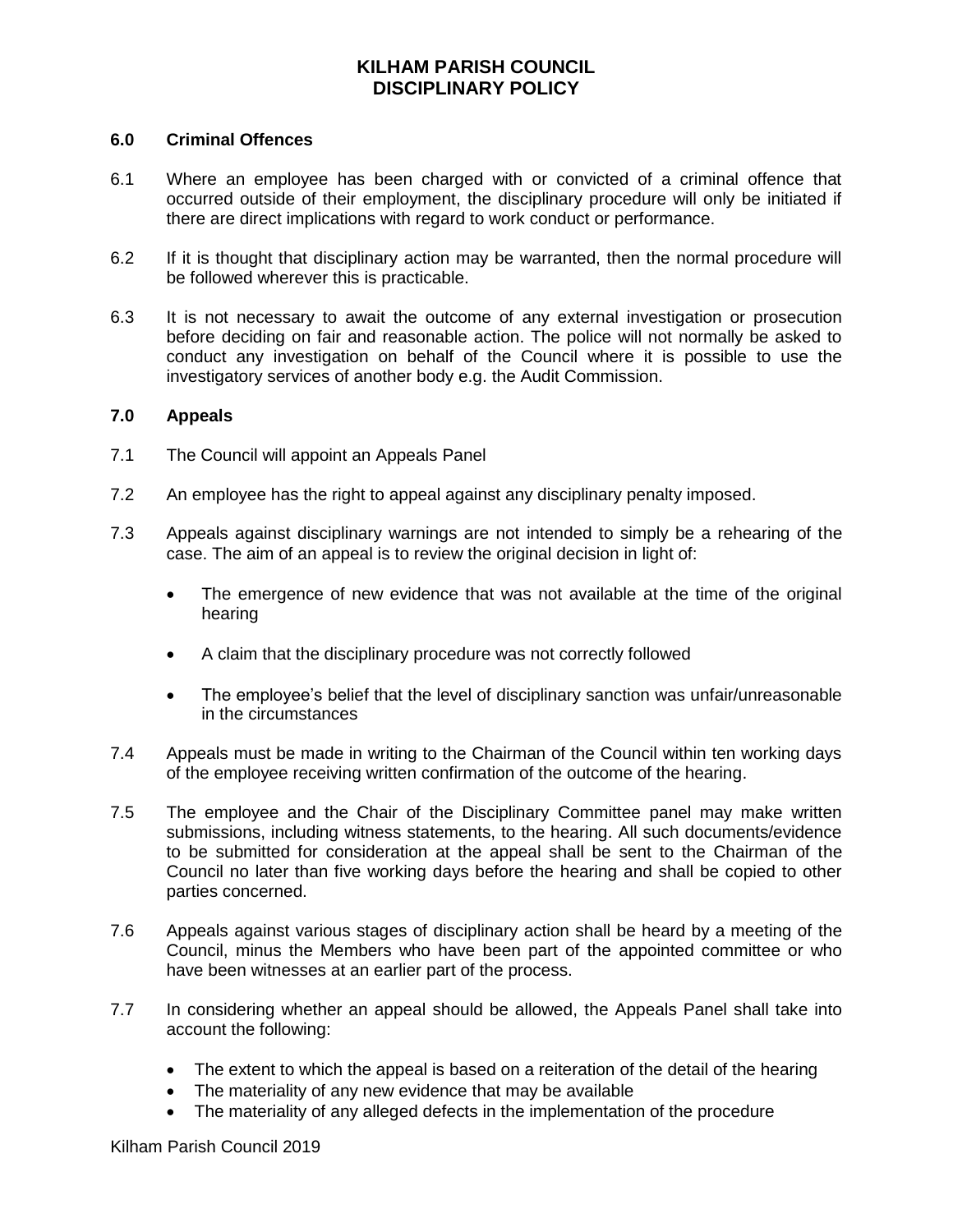- Whether the decision that had been made was fair and reasonable in the light of the evidence available
- The extent to which due weight has been given to evidence
- The extent to which full opportunity for proper questioning of those present including witnesses was allowed
- Whether the employee has been formally represented and whether they have been able to present their case appropriately
- The overall conduct of the hearing

## **8.0 Standards of Conduct and Performance**

- 8.1 This section is not intended to provide an exhaustive list of rules, but is rather a source of guidance on the sort of breaches in conduct that may result in disciplinary action.
	- persistent poor timekeeping/attendance
	- unauthorised absence
	- smoking in non-smoking areas
	- being under influence/misuse of alcohol/drugs/other substances whilst on duty
	- harassment/bullying
	- contravention of equality policy
	- use of organisation's time/resources/property for personal business activities
	- failure to follow a reasonable instruction/insubordination
	- failure to follow policies/procedures
	- failure to comply with reasonable instruction
- 8.2 The following examples will normally be classed as gross misconduct (i.e. acts which fundamentally breach the employment contract) and may therefore result in summary dismissal:
	- theft/fraud/deliberate falsification of records or making false claims
	- wilful damage to organisation's property
	- physical assault on another person
	- incapacity for work due to being under the influence of alcohol, drugs or other substances
	- gross insubordination
	- serious negligence which results in unacceptable loss, damage or injury
	- serious breach of legislation or provisions of the organisation's policies.
- 8.3 No set of disciplinary rules can cover all circumstances that may arise: moreover the rules required will vary according to particular circumstances such as the type of work, working conditions and so on. The Council will formulate a series of standards that will specify clearly and concisely those rules necessary for the efficient and safe performance of work. Such standards should be explained to new employees as part of the induction process. The breach of any such rules may result in disciplinary action.
- 8.4 All employees should be made aware of the likely consequences of breaking rules and in particular they should be given a clear indication of the type of conduct that may warrant summary dismissal.